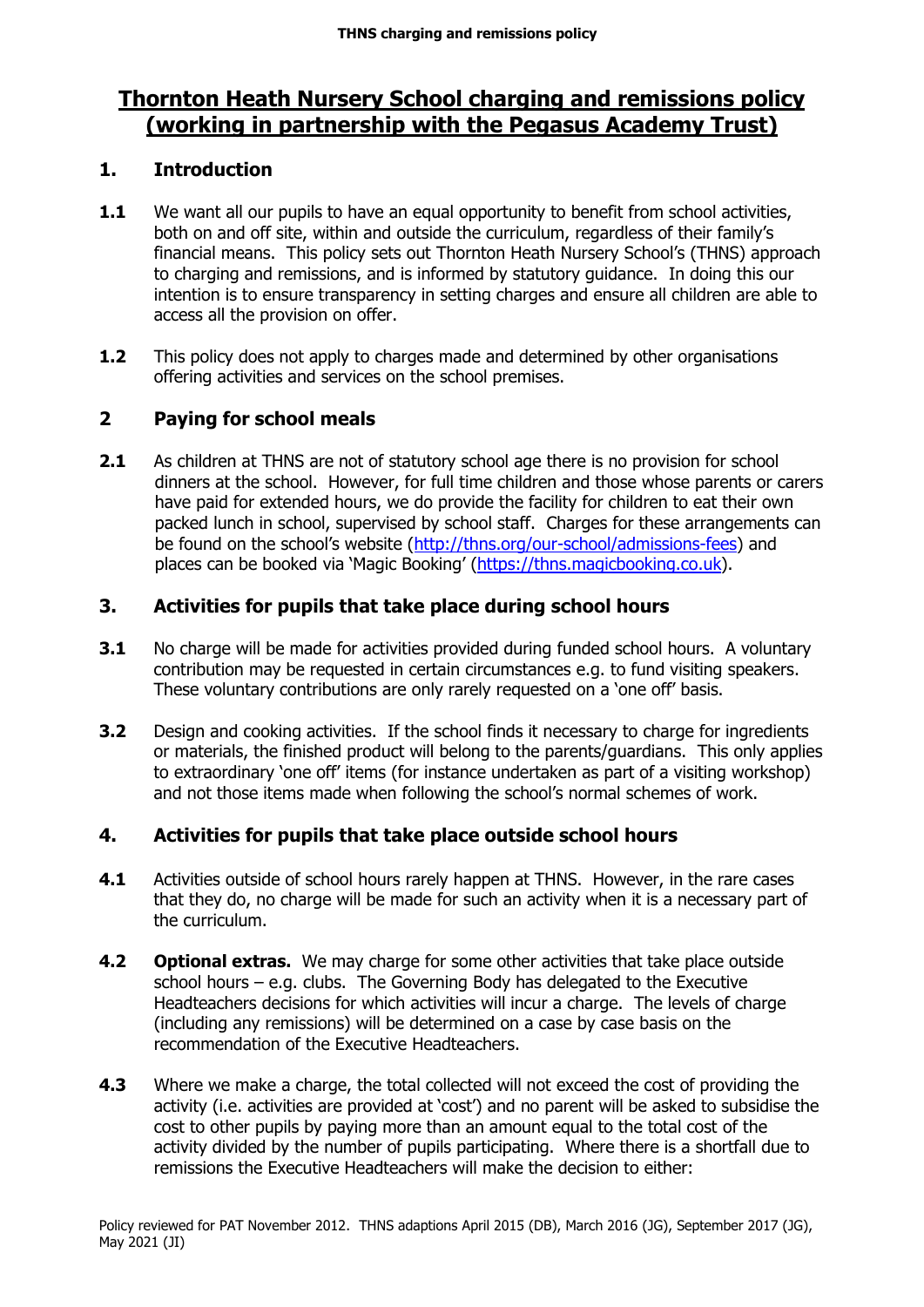a) cancel the activity or

b) subsidise the activity from school funds (usually from Early Years Pupil Premium element of school funding).

- **4.4** Costs we can legally recover are as follows:
	- a) teaching staff engaged under contracts for services purely to provide an optional extra, this includes supply teachers engaged specifically to provide the optional extra;
	- b) non-teaching staff;
	- c) any materials, books, instruments or equipment provided in connection with the optional extra;
	- d) transport to an activity outside school hours.

## **5. Activities that take place partly during school hours either on or off site**

- **5.1** Where the majority of time spent on an activity is within school hours, we must treat the activity as if it is fully within school hours, and will apply the same criteria to charging as set out in section 3.
- **5.2** If the majority of the time spent on an activity is outside school hours, we must treat the activity as if it happens fully outside school hours, and will apply the same criteria to charging as set out in section 4.

## **6. Extended hours and services**

- **6.1** Parents/ carers are not obliged to purchase additional hours or pay charges in order to access their universal funded hours. THNS will not charge families for their funded 15 hours per week, but additional sessions or extended hours can be purchased subject to availability. Information about our school admissions and fees can be found on our website [http://thns.org/our-school/admissions-fees.](http://thns.org/our-school/admissions-fees) The level of fees and any remissions for extended hours and services will be set and reviewed regularly by the Head of Nursery and Governors. Any changes to charges will be conveyed to parents/ carers in writing with at least half a term notice.
- **6.2 Early drop off / Breakfast club** runs daily from 8.00am-8.30am and charges can be found on our website.
- **6.3 Lunchtime club** runs daily from 11.30am-12.30pm and charges can be found on our website.
- **6.4 Full-time paid sessions** (nursery room only) are available from 8.30am-3.30pm and charges can be found on our website.
- **6.5 30 hour funded sessions** are made up of morning sessions (15 hours per week) and afternoon sessions (15 hours per week). Charges for lunchtime club can be found on our website.
- **6.6 Payments for extended hours and services** must be booked and paid for in advance via 'Magic Booking' ([https://thns.magicbooking.co.uk\)](https://thns.magicbooking.co.uk/Account/Login) and are subject to availability. Parents/ carers have the facility to pay via 'Childcare Vouchers' through 'Magic Booking' but must discuss this prior to booking with the nursery office. Charges will be made for sessions even when a child is absent.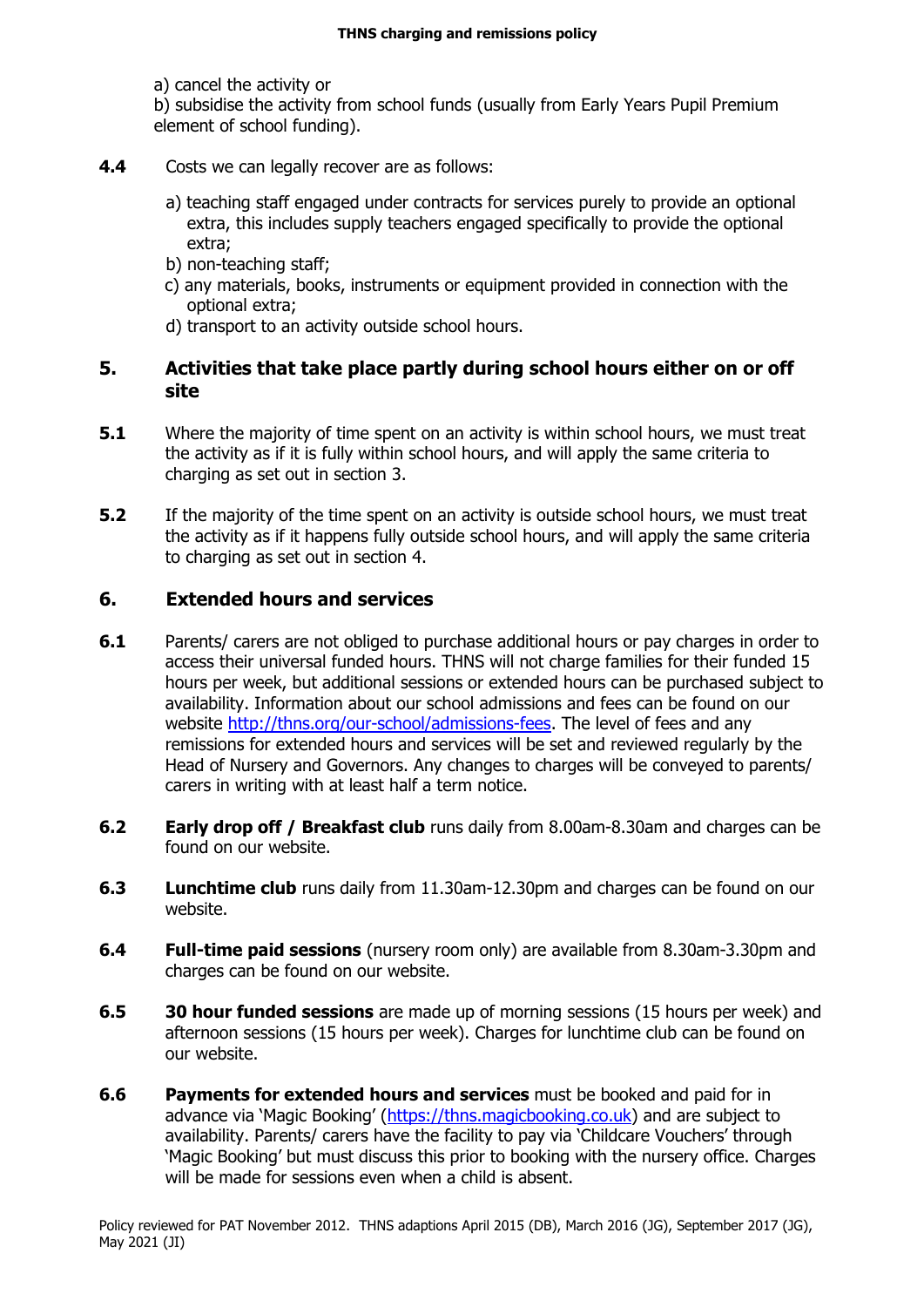- **6.7** THNS reserves the right to refuse extended hours and services if booking and payment has not been completed or discussed with staff in the nursery office.
- **6.8** Parents/ carers may be able to access a range of tax credits and grants to support childcare costs. Please visit<https://www.childcarechoices.gov.uk/> for more information.
- **6.9** THNS reserves the right to impose charges for late collection of children. Families of children who are collected more than 10 minutes after the end of their session (11.40 am in the morning and 3.40 pm in the afternoon) will incur a late collection fee (see below).

|                                  | <b>End of morning session</b><br>11.30am | <b>End of afternoon session</b><br>3.30pm |
|----------------------------------|------------------------------------------|-------------------------------------------|
| £5 charge                        | Child collected after 11.45am            | Child collected after 3.45pm              |
| £10 charge                       | Child collected after 12.00pm            | Child collected after 4.00pm              |
| £15 charge                       | Child collected after 12.15pm            | Child collected after 4.15pm              |
| <i>E20 charge</i><br>(and so on) | Child collected after 12.30pm            | Child collected after 4.30pm              |

## **7. Damage to property and breakages**

- **7.1** Very rarely we may seek to recover some or all of the costs incurred due to wilful damage or breakage of school property. This will be determined by the Head of Nursery.
- **7.2** We may seek to recover some or all of the costs incurred due to wilful damage or breakage of property belonging to a third party where the school has been charged. This will be determined by the Head of Nursery.

#### **8. Admission to events (productions, fetes etc.)**

- **8.1** Where events take place in school time (see 3.2) there will be no charge for events although a voluntary contribution may be requested.
- **8.2** Where events take place out of school time a charge may be made to cover costs. Pricing for these events will be set at the lowest possible level and there will be reductions for children. The Governors of THNS do not seek to make a profit from these events.

#### **9. Remissions and concessions**

- **9.1** 'Remissions' means no charge is applied, 'concessions' means a reduced fee is applied.
- **9.2** We will comply with legal requirements for remissions as outlined throughout this document, for pupils defined as eligible.
- **9.3** Those normally defined as eligible for remissions in a pre-school setting are:
	- a) Pupils 'Looked after' by a local authority.